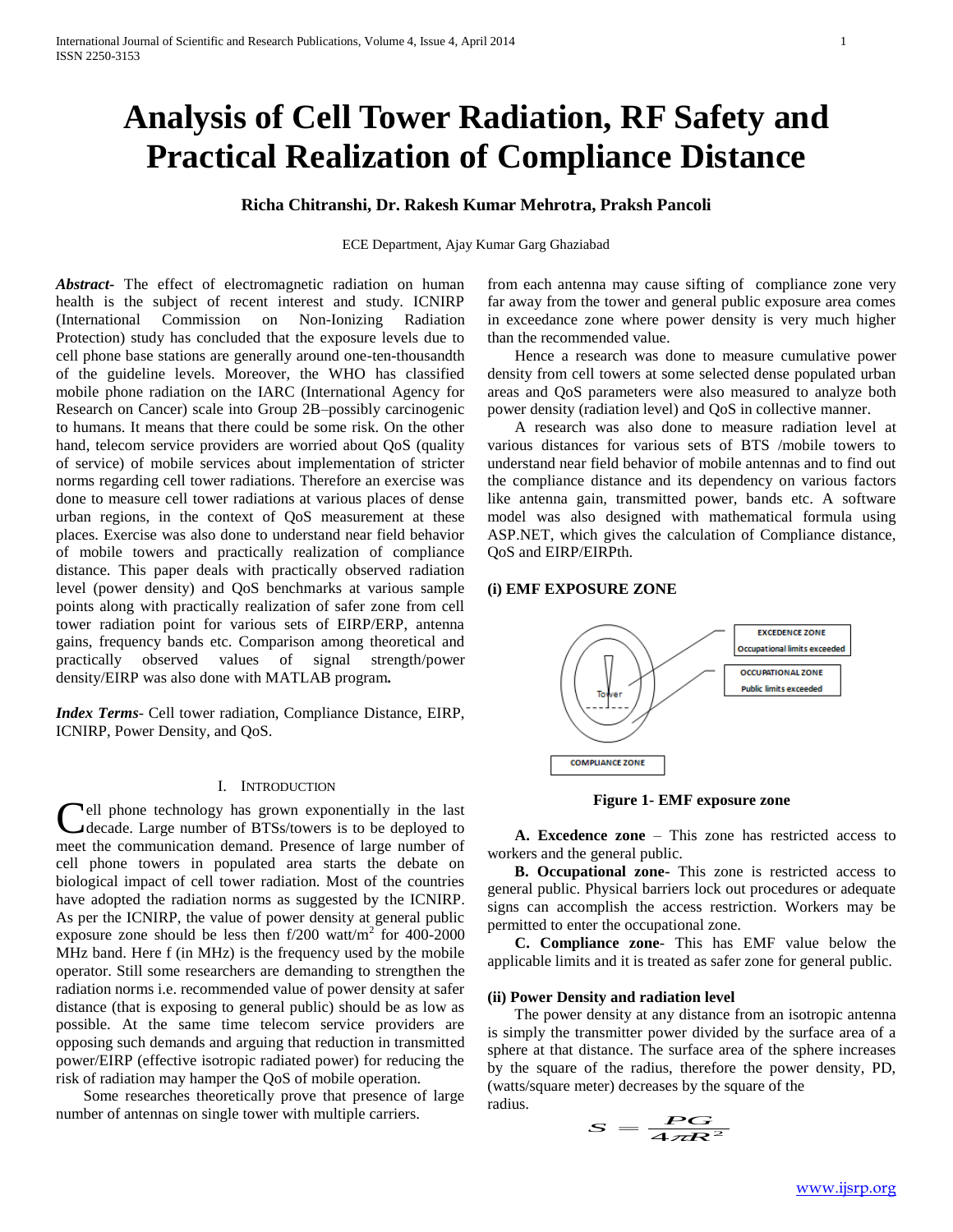- $P = Power input to the antenna (W)$
- $G = Power gain of the antenna$
- $R = Distance$  to the center of radiation of the antenna (m)

# II. ANALYSIS OF CELL TOWER RADIATIONS

 Cell tower radiation measurement methods can be classified in three categories:-

- 1. Calculation method
	- a. Prediction of RF fields
	- b. Calculation to determine *EIRPth*
- 2. Software simulation
- 3. Field measurement

 Field measurement approach was chosen to analyze cell tower radiations in various regions.

## **Measurement Approach**:

 Six sites were chosen for measurement. Following were considered in area selection

- 1. Area should be such that it should be covered by all major GSM operators radiating with GSM 900 & 1800 MHz CDMA 800 bands.
- 2. Large number of closely situated shared towers with many antennas should be present in that dense urban area.
- 3. Preferably it should be border area of two or more PLMNs, so that interference/ radiations from nearby PLMNs can also be taken in to account.
- 4. Site data & other technical data regarding that area should be available.

 Ghaziabad was chosen as area of interest as it has highly populated dense urban area with a lot of mobile towers very near to residential complexes and it is on the border of UP and Delhi. This also facilitates for the study of interference from nearby mobile networks.

 Data regarding service providers, ARFCN, antenna height, transmitting power, antenna gain, BTS configuration were collected & Power density/ electric field strength/ magnetic field strength was measured in that area at various distances. Total six sites were selected in Ghaziabad; details of these sites are given in Table.2.

**Table1- Area chosen for measurement**

| <b>Site selected</b>              | Longitude     | Latitude      |
|-----------------------------------|---------------|---------------|
| G-150, Patel<br>Nagar (RTT)       | 28°60'14.5''N | 77°33'26.4" E |
| Meerut Road<br>(RTT)              | 29°41'48.6"N  | 76°57'52.9" E |
| D-24/2, New<br><b>RLY Station</b> | 29°41'48.6"N  | 76°57'53.2" E |
| Kavi<br>Nagar                     | 29°41'37.3" N | 76°59'00.8" E |

| (GBT)         |     |                  |               |
|---------------|-----|------------------|---------------|
| Sec-10,       | Rai | $29°41'48.7''$ N | 76 57'52.8" F |
| Nagar. (RTT)  |     |                  |               |
| Shastri Nagar |     | 29°23'43.1" N    | 76'59'27.2" F |
| (GBT)         |     |                  |               |



**Figure 2- observed power density**

 Apart from that network quality reports related to that area were studied to see the QoS of mobile services. TEMS drive testing handset was also used to observe the network performance and personal interview was conducted to find out the QoS in term of customer satisfaction.

# III. ESTIMATION OF QOS, COMPLIANCE DISTANCE, EIRP AND EIRPTH

 For estimation of compliance distance, EIRP and EIRPth and quality of service of telecom operators, a model was prepared using ASP.NET.

## **A. QoS Calculation**

 To realize a QoS, a formula was formed. Particular Weightage was assigned to SDCCH drop, SDCCH block, TCH drop, TCH block, call setup success rate, RX power etc. given in Table 2.

Maximum value of QoS=1

**Table 3-Weigtage assigned for QoS calculation**

| Sr.N          | <b>Parameter</b>  | Weigtage assignment to             |  |
|---------------|-------------------|------------------------------------|--|
| ο.            |                   | Parameter as suggested<br>by TRAI. |  |
| 1             | SDCCH BLOCK       | 1/20 if SDCCH block is <           |  |
|               |                   | 1%, otherwise zero.                |  |
| $\mathcal{P}$ | <b>SDCCH DROP</b> | $1/10$ if SDCCH drop is <          |  |
|               |                   | 1%, otherwise zero.                |  |
| 3             | <b>TCH BLOCK</b>  | 1/20 if TCH block is $< 2\%$ ,     |  |
|               |                   | otherwise zero.                    |  |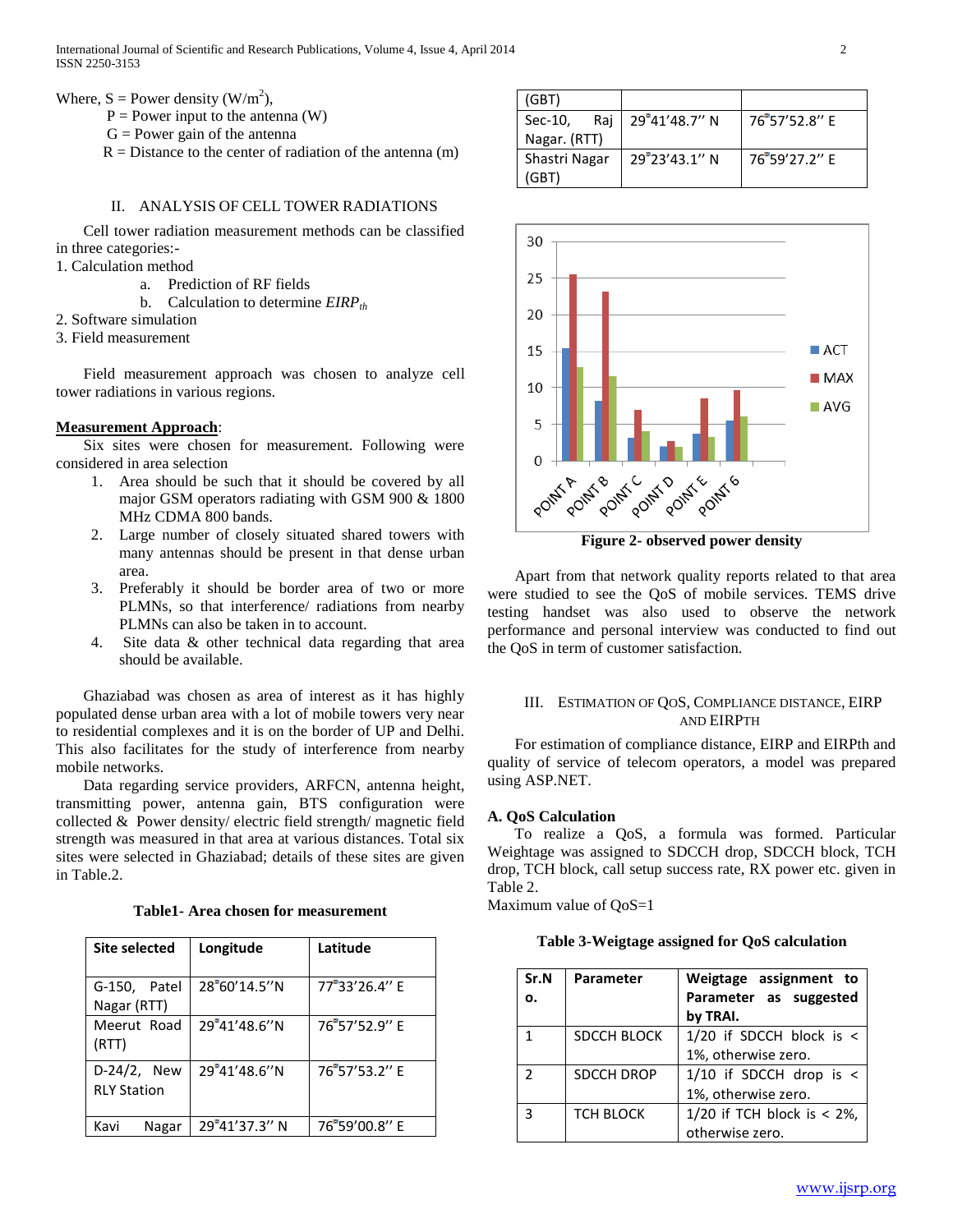|   | <b>TCH DROP</b> | $1/5$ if TCH drop is < 2%,  |  |
|---|-----------------|-----------------------------|--|
|   |                 | otherwise zero.             |  |
| 5 | Call            | $1/5$ if CCSR > 95%,        |  |
|   | Completion      | otherwise zero              |  |
|   | success ratio   |                             |  |
| հ | signal<br>Rx    | $1/5$ If Rx signal/l > -95  |  |
|   | Strength        | 1/10>-103dBm<br>dBm,        |  |
|   |                 | otherwise zero.             |  |
|   | Rx quality.     | 1/5 for Rx Quality 0 to 3,  |  |
|   |                 | 1/10 for Rx Quality 4 to 5, |  |
|   |                 | otherwise zero              |  |

**Table4- Results Observed for QoS**

| Cell name | <b>Site</b>    | <b>QoS observed</b><br><b>Operator</b> |               |              |
|-----------|----------------|----------------------------------------|---------------|--------------|
|           | name           | name                                   | <b>Manual</b> | <b>Model</b> |
|           |                |                                        |               |              |
| AKA001A   | RAJ            | <b>AIRTEL</b>                          | 0.8           | 0.8          |
|           | NAGAR          |                                        |               |              |
| AKA001B   | SANJAY         | <b>AIRTFL</b>                          | 1             | 1            |
|           | NAGAR          |                                        |               |              |
| ALR006A   | <b>MEERUT</b>  | AIRTFL                                 | 1             | 1            |
|           | ROAD           |                                        |               |              |
| BBW001B   | <b>SHASTRI</b> | <b>AIRTEL</b>                          | 0.6           | 0.6          |
|           | <b>NAGAR</b>   |                                        |               |              |
| KPN001C   | KAVI           | <b>AIRTEL</b>                          | 1             | 1            |
|           | <b>NAGAR</b>   |                                        |               |              |

# **B. Compliance distance Calculation**

 Compliance distance can be calculated from the designed software model by putting the value of various parameters from site detail like Antenna gain, number of carrier/sec, Transmitted power, BCH frequency, feeder cable loss, combiner loss. Compliance distance calculation based on formula (for 400 to 2000 MHz).

# **Table5-Compliance distance recommended by ICNIRP (Based on ITU K.70 fact sheet formula)**

| Radio         | Public<br>General                  | General<br>Public      |
|---------------|------------------------------------|------------------------|
| Frequency     | Exposure                           | Exposure               |
| Range         |                                    |                        |
| 1 to 10 MHz   | r = 0.10 $\sqrt{e}$ irp $\times f$ | $r = 0.129V$ erp×f     |
| 10 to 400 MHz | $r = 0.319$ Veirp                  | $r = 0.409 \sqrt{6rp}$ |
| 400<br>to     | r = 6.38 $\sqrt{eirp/f}$           | $r = 8.16\sqrt{erp/f}$ |
| 2000MHz       |                                    |                        |
| 2000<br>to    | r = 0.143 $\sqrt{\text{eirp}}/f$   | $r = 0.184$ Verp       |
| 300000MHz     |                                    |                        |

Where r is compliance distance in meters, f is the frequency in MHz and EIRP is equivalent isotropically radiated power in the direction of maximum antenna gain in watt while ERP is effective radiated power in the direction of maximum antenna gain in watt.

**Table6- Result Observed For Compliance distance**

| <b>SITE ID</b> | Compliance<br>distances<br>from<br><b>Mathematical</b><br>calculations | Compliance<br>distances<br>from<br><b>Model</b> |
|----------------|------------------------------------------------------------------------|-------------------------------------------------|
| GZB RJN        | 11.18m                                                                 | 11.19m                                          |
| GZB KN         | 17.36m                                                                 | 17.37m                                          |
| GZB mrt01      | 6.32m                                                                  | 6.31m                                           |
| GZB NRS        | 9.08m                                                                  | 9.08m                                           |
| GZB AK         | 10.58m                                                                 | 10.59m                                          |

# **C. EIRP and EIRPth model calculation**

 For estimation of EIRP and EIRPth Transmitting power, Antenna Gain, Combiner loss, BTS configuration, beam width ( $\theta_{\text{bw}}$ ), BCCH frequency, Antenna height, Antenna Tilt, R<sub>x</sub> cable length, Side lobe attenuation and Cable unit loss (dB/100m) were taken as input for designing the software model. Following formulas were used for EIRP estimation.

# **(i) EIRP calculation**

EIRP (BCCH) =  $P_+$  – Combiner Loss – (Cable Length  $\times$  Unit  $Loss) + G = (dBm)$ 

EIRP [Total] = EIRP (BCCH) + EIRP (BCCH)  $\times$ 0.9  $\times$ (Carriers / Sector  $-1$ )

# **(ii) EIRPth calculation**

| Laser of                         |                                                            |  |
|----------------------------------|------------------------------------------------------------|--|
|                                  |                                                            |  |
| $\frac{f\pi}{200 A_{2l}}(h-2)^2$ | $\frac{f\pi}{200}\left[\frac{h}{\sin{(\pi t + 1)}}\right]$ |  |

**Table7. Result obtain for EIRP and EIRPth**

| <b>SITE</b>          | <b>EIRP</b> | <b>EIPRth</b> |  |
|----------------------|-------------|---------------|--|
|                      | ( kW)       | (kW)          |  |
| <b>Meerut Road</b>   | 0.25 KW     | 438.222 Kw    |  |
| New RLY Stn.         | 0.502 kW    | 371.760 kW    |  |
| <b>Patel Nagar</b>   | 0.755 kW    | 310.761 kW    |  |
| <b>Shastri Nagar</b> | 0.503 kW    | 330.487 kW    |  |

 It can be realized that power density measured varies from 0.66 to 11.2mW/m<sup>2</sup> and the QoS is also between 0.7 to 1. Ratio of practically observed and recommended power density varies from 0.028 to 0.0013 at compliance distances at these critical sites.

 Hence it can be stated that telecom operators are radiating below the 1/100 to 1/1000 value of maximum allowable power density and even they were able to manage good QoS, so radiation norms can be further strengthen i.e. recommended power density at compliance distance may be f/2000 or less then it.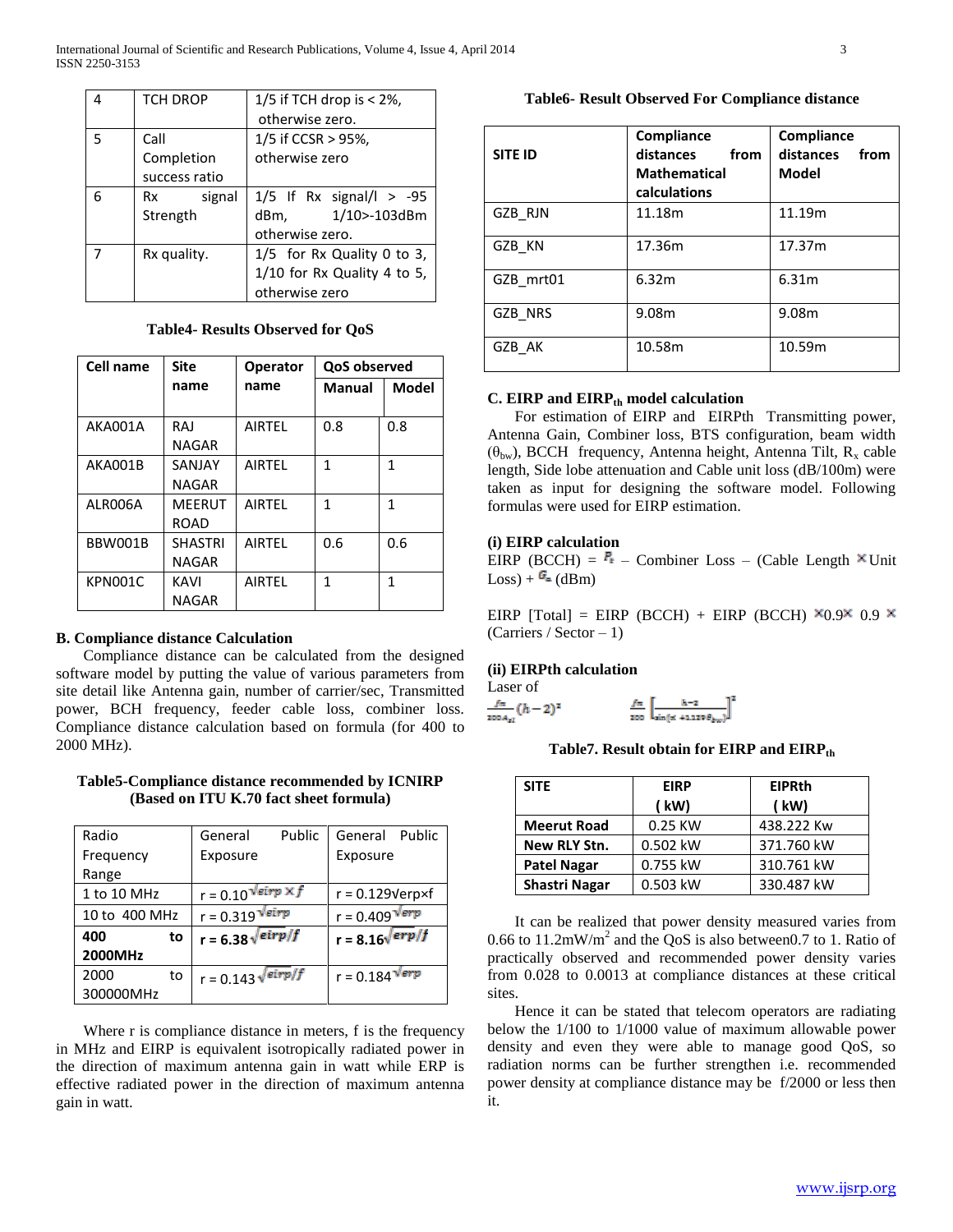International Journal of Scientific and Research Publications, Volume 4, Issue 4, April 2014 4 ISSN 2250-3153

## IV. PRACTICAL REALIZATION OF COMPLIANCE DISTANCE

 This exercise was done to realize compliance zone for a particular BTS/ antenna. Then various parameters like transmitted power, antenna gain, frequency, antenna height, tilt etc were vary to observe dependency of these factors on compliance distance.

# **Approach**

 A BTS site was chosen (test bed of GSM). It was not utilize by the general public so various parameters like frequency, transmitted power, hopping etc were changed & with the help of ANRITSU\_MS2661A-11 spectrum analyzer and Narda SRM 3006 Frequency-selective meter power density/ electric field strength were measured at various points to find out the point where power density would be less then  $f/2000(W/m^2)$ &  $f/400(\text{W/m}^2)$  to find out compliance & occupational zone. Then graphs between observed power density/ electric field strength & distance was drawn for various sets of configuration (like transmitted power, antenna gain, antenna height, frequency etc) to observe the dependency of various factors on compliance distance.

# **Near field behavior was observed for the following specifications:-**

Transmitting power- 43dBm, Antenna Gain= 17 dBi beam width  $= 3$  vertical  $\theta$ bw(deg)= 7.5 BCCH frequency= 949.2 MHz Antenna height=  $4m$  Antenna Tilt=  $4^{\degree}$ Rx cable length=32m, Side lobe attenuation=15 dB Cable unit loss  $(dB/100m) = 3$ Graph regarding observed power density at various places at

compliance distance is shown below.

# **Observed Power Density (Watt/m<sup>2</sup> )** 0.08 0.07 0.05  $0.05$ 0.04 0.03 0.02 0.01  $27$ 29 31 33 13 15 19  $21$ 23 25  $\mathbf{3}$ **Distance (Meter) Figure 3 Observed Power Density**

 Graph shown above represent near field behavior of directional antenna. It is almost similar to exponential decay. Here if power density f/2000 considered for the compliance distance then it can be seen that observed compliance distance is between 3 to4 m for one carrier per sector.

# **Power Density (Watt/m<sup>2</sup> )**



**Figure4- Near field behavior of GSM antenna with 4 carriers in one sector**

 Graph shown above shows the near field behavior of GSM antenna with 4 carriers/sector. It can be observed that if power density f/2000 will be considered for the compliance distance then it can be seen that observed compliance distance is between 14 to 18 m. For 36 carriers the 57.5m was observed as compliance distance.Graph shown below represent electric field strength at various distances for various antenna gains. It can be observed that antenna with high gain offer higher value of power density/ electric field strength in near field region as compare to low gain antenna.

# **Electric field strength for various antenna gains Electric field Strength (V/m)**



**Figure 5- electric field strength at various distances for GSM 900 & 1800**

 Graph shown below represent electric field strength at various distance for GSM 900 & 1800 for the same transmitting power. It can be observed GSM 900 offers antenna with higher value of power density/ electric field strength in near field region as compare to GSM 1800.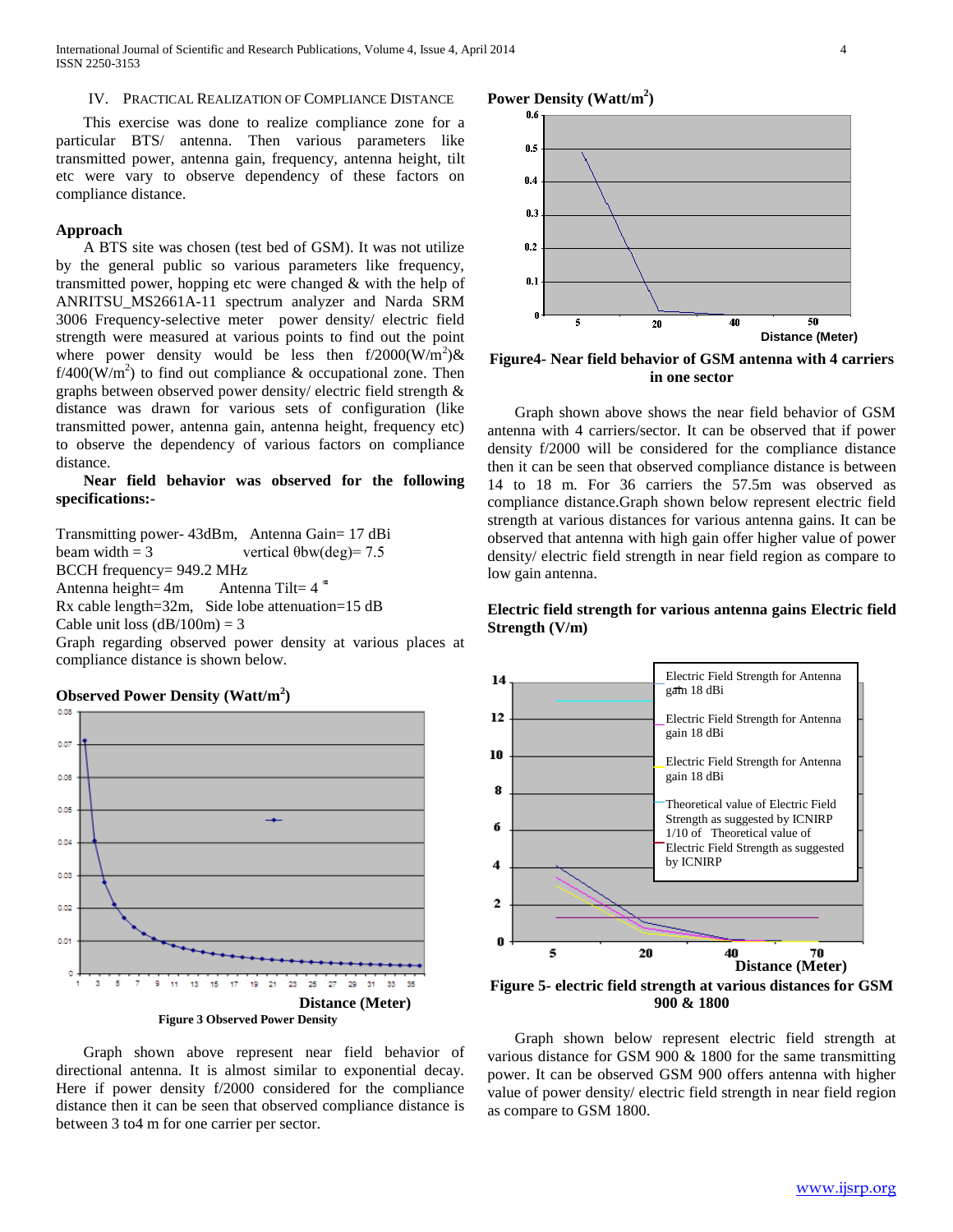

**Figure 6- Electric Field Strength w.r.t. Distance**

then observed compliance distance was between 2 to 3 m.(for maximum power transmitted i.e. 43 dBm & antenna gain 18 dBi) But this was the case of 1 carrier per sector. When 6 carriers were used per sector, then compliance distance increases by 4 times. for 36 carriers the observed compliance distance was 57.5m. As shown in graphs, compliance distance varies with antenna gain, transmitting power, frequency etc. It was also observed that frequency hopping did not put any influence on compliance distance.

# V. ESTIMATION OF EIRP, POWER DENSITY AND PATH LOSS USING MATLAB.

 MATLAB programmed designed for estimation of EIRP, Compliance distance and path loss with respect to various antenna gains, power and heights.



**Figure7-EIRP w.r.t. distance for various antenna heights**



**Figure8- Path Loss of EM Radiation and RSS w.r.t. different distances**



**Figure 9- Path loss w.r.t. various antenna heights**



**Figure10- Path loss w.r.t. various antenna gains**